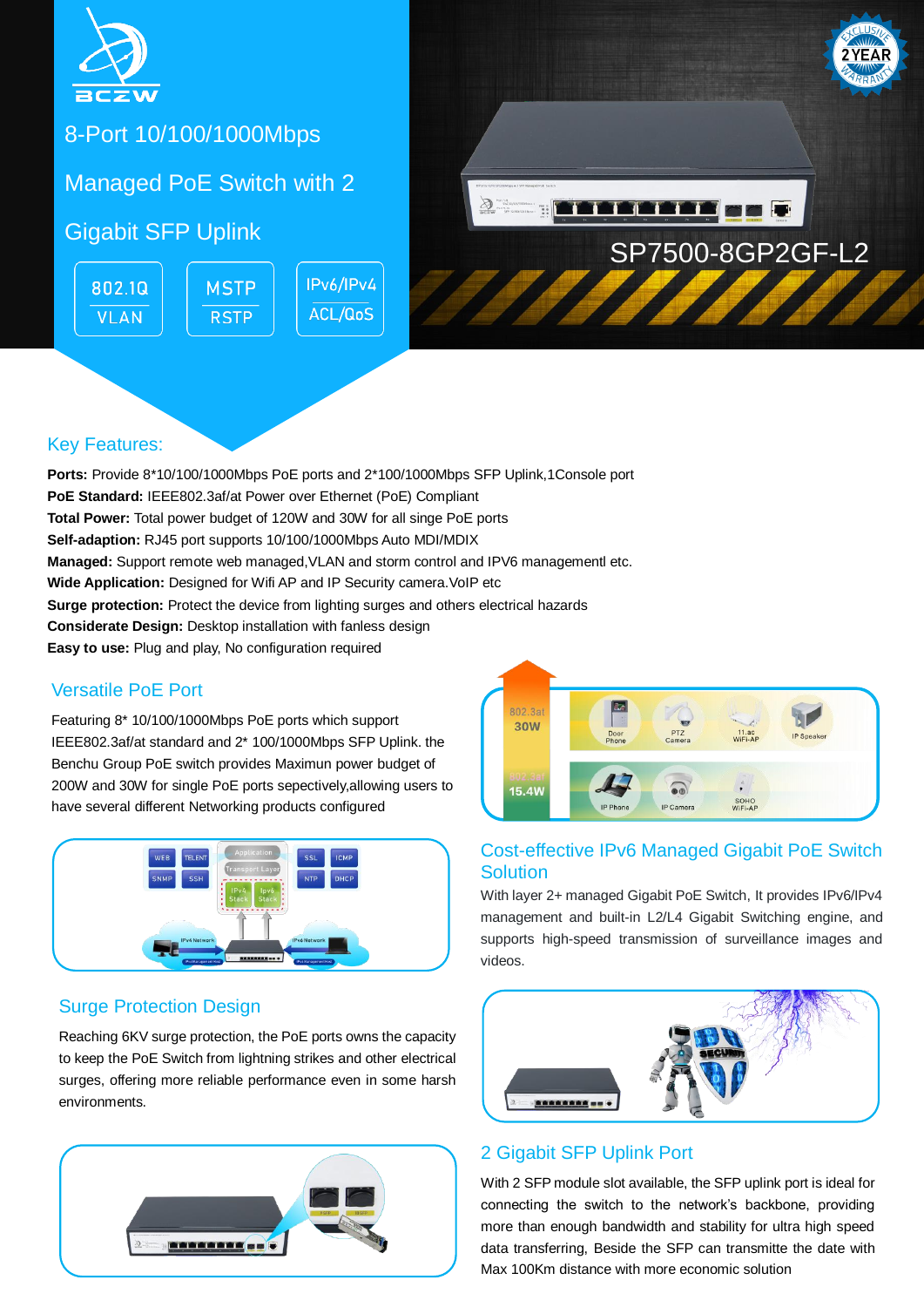# SP7500-8GP2GF-L2

8-Port 10/100/1000Mbps Managed PoE Switch with 2 Gigabit SFP Uplink

## Technical Datasheet

| <b>Model</b>                             | SP7500-8GP2GF-L2                                                                                                                                                      |           |  |
|------------------------------------------|-----------------------------------------------------------------------------------------------------------------------------------------------------------------------|-----------|--|
| <b>Hardware Specifications</b>           |                                                                                                                                                                       |           |  |
| Connector                                | 8 10/100/1000BASE-T RJ45 auto MDI/MDIX ports<br>2 1000 Base-X SFP Slots<br>1 Console port                                                                             |           |  |
| PoE Port                                 | 8 10/100/1000Mbps POE PSE port                                                                                                                                        |           |  |
| <b>SFP</b>                               | Singe fiber/Dual fiber supported. Distance vary the module                                                                                                            |           |  |
| Thermal Fan                              | <b>Fanless Design</b>                                                                                                                                                 |           |  |
| <b>LED</b> indicators                    | Power Indicator: PWR(green).                                                                                                                                          |           |  |
|                                          | Network Indicator: Link(yellow)                                                                                                                                       |           |  |
|                                          | PoE Working Indicator: PoE(green)                                                                                                                                     |           |  |
| Switch Architecture                      | Store and Forward                                                                                                                                                     |           |  |
| <b>Transmission model</b>                | IEEE802.3X full-duplex and Backpressure half-duplex                                                                                                                   |           |  |
| Switch Performance                       | Backplane bandwidth                                                                                                                                                   | 32Gbps    |  |
|                                          | Packet forwarding rate                                                                                                                                                | 14.88Mpps |  |
|                                          | MAC address                                                                                                                                                           | 8k        |  |
| Power requirement                        | AC100-240V 50/60Hz                                                                                                                                                    |           |  |
| <b>ESD Protection</b>                    | 6KV ESD                                                                                                                                                               |           |  |
| Dimension(WxDxH)                         | 310mm x 180mm x 44.5mm(12.2in x 7.09in x 1.75in)                                                                                                                      |           |  |
| Weight                                   | 1.4kg                                                                                                                                                                 |           |  |
| Power over Ethernet (PoE) Specifications |                                                                                                                                                                       |           |  |
| Network standard<br>PoE Standard         | IEEE802.3i 10 BASE-T<br>IEEE802.3u 100 BASE-TX<br>IEEE802.3ab 1000BASE-T<br>IEEE802.3x Flow Control<br>IEEE802.3af Power over Ethernet                                |           |  |
|                                          | IEEE802.3at Power over Ethernet                                                                                                                                       |           |  |
|                                          | IEEE802.3az EEE                                                                                                                                                       |           |  |
|                                          | IEEE 802.3af Power over Ethernet/PSE<br>IEEE 802.3at Power over Ethernet Plus/PSE                                                                                     |           |  |
| PoE Supply Type                          | $1/2(+)$ , $3/6(-)$ End-span                                                                                                                                          |           |  |
| PoE Power Output                         | Per Port 52V DC, 300mA. max. 15.4 watts (IEEE 802.3af)                                                                                                                |           |  |
|                                          | Per Port 52V DC, 600mA. max. 30 watts (IEEE 802.3at)                                                                                                                  |           |  |
| PoE Power budget                         | 120W                                                                                                                                                                  |           |  |
| <b>Layer 2 Functions</b>                 |                                                                                                                                                                       |           |  |
| Port Mirroring                           | TX / RX / both Many-to-1 monitor                                                                                                                                      |           |  |
| Vlan                                     | 802.1Q tagged-based VLAN<br>Up to 256 VLAN groups, out of 4094 VLAN IDs<br>802.1ad Q-in-Q tunneling<br>Voice VLAN; Protocol VLAN; Private VLAN (Protected port), GVRP |           |  |
| Link Aggregation                         | IEEE 802.3ad LACP and static trunk                                                                                                                                    |           |  |
|                                          | Supports 8 groups of 8-port trunk                                                                                                                                     |           |  |
| Spanning Tree Protocol                   | STP, IEEE 802.1D Spanning Tree Protocol                                                                                                                               |           |  |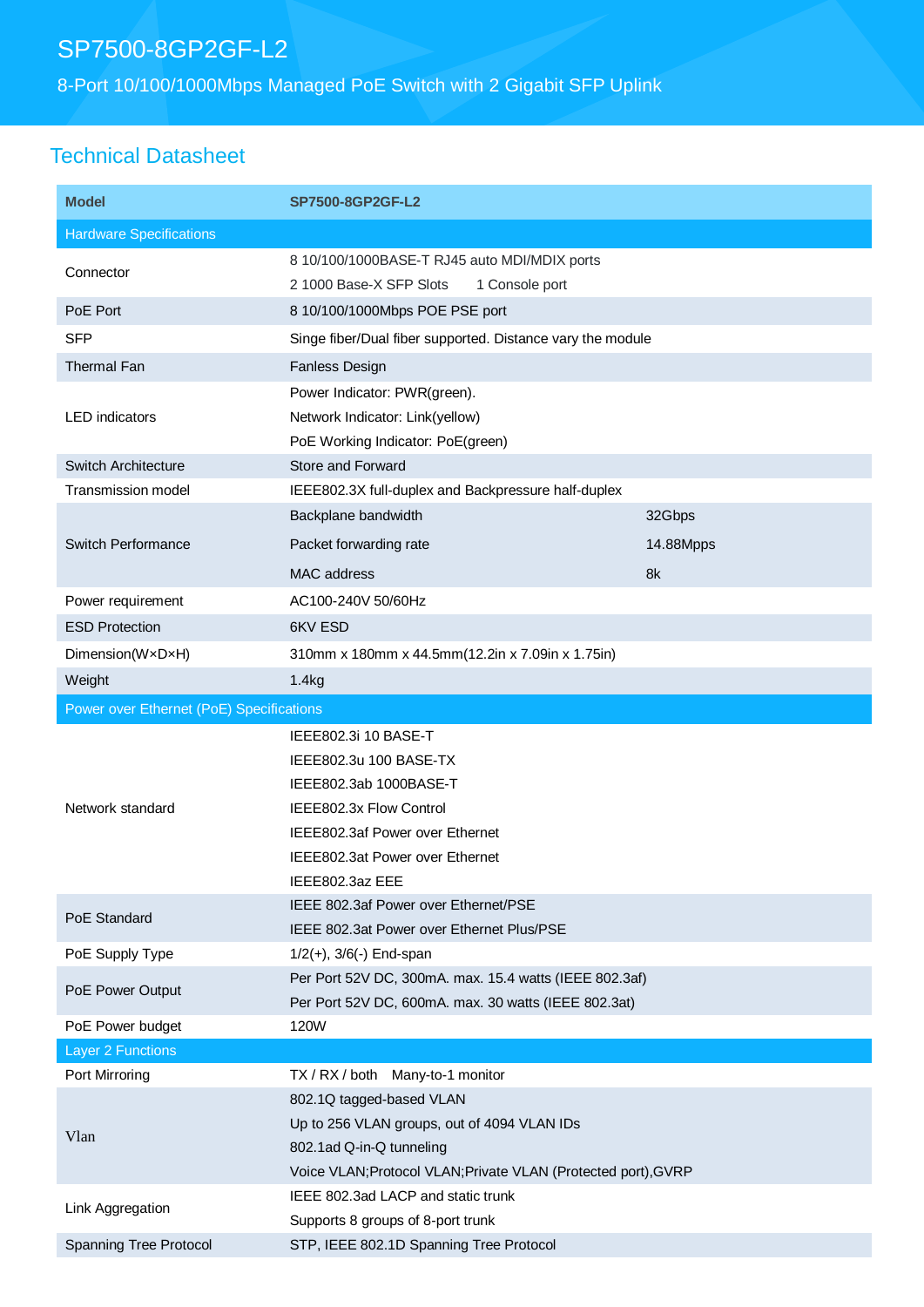|                                    | RSTP, IEEE 802.1w Rapid Spanning Tree Protocol                                                                                                                                         |  |  |
|------------------------------------|----------------------------------------------------------------------------------------------------------------------------------------------------------------------------------------|--|--|
|                                    | MSTP, IEEE 802.1s Multiple Spanning Tree Protocol                                                                                                                                      |  |  |
|                                    | IGMP (v2/v3) snooping                                                                                                                                                                  |  |  |
| <b>IGMP Snooping</b>               | IGMP querier                                                                                                                                                                           |  |  |
|                                    | Up to 256 multicast groups                                                                                                                                                             |  |  |
| <b>MLD Snooping</b>                | MLD (v1/v2) snooping, up to 256 multicast groups                                                                                                                                       |  |  |
| <b>Access Control List</b>         | IPv4/IPv6 IP-based ACL / MAC-based ACL                                                                                                                                                 |  |  |
| PoE Management                     | Open or close port<br>Standard POE scheduling management Power and current display<br>Automatic restarting function of equipment dead machine Timing<br>Support IP bindings restarting |  |  |
|                                    | 8 mapping ID to 8 level priority queues                                                                                                                                                |  |  |
|                                    | --- Port number                                                                                                                                                                        |  |  |
|                                    | --- 802.1p priority                                                                                                                                                                    |  |  |
| QoS                                | --- 802.1Q VLAN tag                                                                                                                                                                    |  |  |
|                                    | --- DSCP field in IP packet                                                                                                                                                            |  |  |
|                                    | Traffic classification based, strict priority and WRR                                                                                                                                  |  |  |
|                                    | IEEE 802.1X port-based authentication                                                                                                                                                  |  |  |
|                                    | Built-in RADIUS client to co-operate with RADIUS server                                                                                                                                |  |  |
|                                    | RADIUS / TACACS+ user access authentication                                                                                                                                            |  |  |
|                                    | IP-MAC port binding                                                                                                                                                                    |  |  |
|                                    | <b>MAC</b> filtering                                                                                                                                                                   |  |  |
| Security                           | <b>Static MAC address</b>                                                                                                                                                              |  |  |
|                                    | DHCP Snooping and DHCP Option82                                                                                                                                                        |  |  |
|                                    | STP BPDU guard, BPDU filtering and BPDU forwarding                                                                                                                                     |  |  |
|                                    | DoS attack prevention                                                                                                                                                                  |  |  |
|                                    | ARP inspection                                                                                                                                                                         |  |  |
|                                    | IP source guard                                                                                                                                                                        |  |  |
| <b>Management Function</b>         |                                                                                                                                                                                        |  |  |
|                                    | Web browser / Telnet / SNMP v1, v2c, V3                                                                                                                                                |  |  |
| <b>Basic Management Interfaces</b> | Firmware upgrade by HTTP / TFTP protocol through Ethernet network                                                                                                                      |  |  |
|                                    | Remote / Local Syslog, System log, LLDP protocol, SNTP                                                                                                                                 |  |  |
| Secure Management Interfaces       | SSH, SSL, SNMP                                                                                                                                                                         |  |  |
|                                    | <b>RFC 1213 MIB-II</b>                                                                                                                                                                 |  |  |
|                                    | RFC 1215 Generic Traps                                                                                                                                                                 |  |  |
|                                    | RFC 1493 Bridge MIB                                                                                                                                                                    |  |  |
|                                    | RFC 2674 Bridge MIB Extensions                                                                                                                                                         |  |  |
| <b>SNMP MIBs</b>                   | RFC 2737 Entity MIB (Version 2)                                                                                                                                                        |  |  |
|                                    | RFC 2819 RMON (1, 2, 3, 9)                                                                                                                                                             |  |  |
|                                    | RFC 2863 Interface Group MIB                                                                                                                                                           |  |  |
|                                    | RFC 3635 Ethernet-like MIB                                                                                                                                                             |  |  |
| Environment                        |                                                                                                                                                                                        |  |  |
| Safety                             | FCC Part15 Class A, CE. RoHs                                                                                                                                                           |  |  |
| Environment specification          | Operating temperature: -20°C~55°C, operating humidity: 5%~95%                                                                                                                          |  |  |
|                                    | Storage temperature: -40°C~750°C, storage humidity: 5%~95%                                                                                                                             |  |  |
|                                    |                                                                                                                                                                                        |  |  |